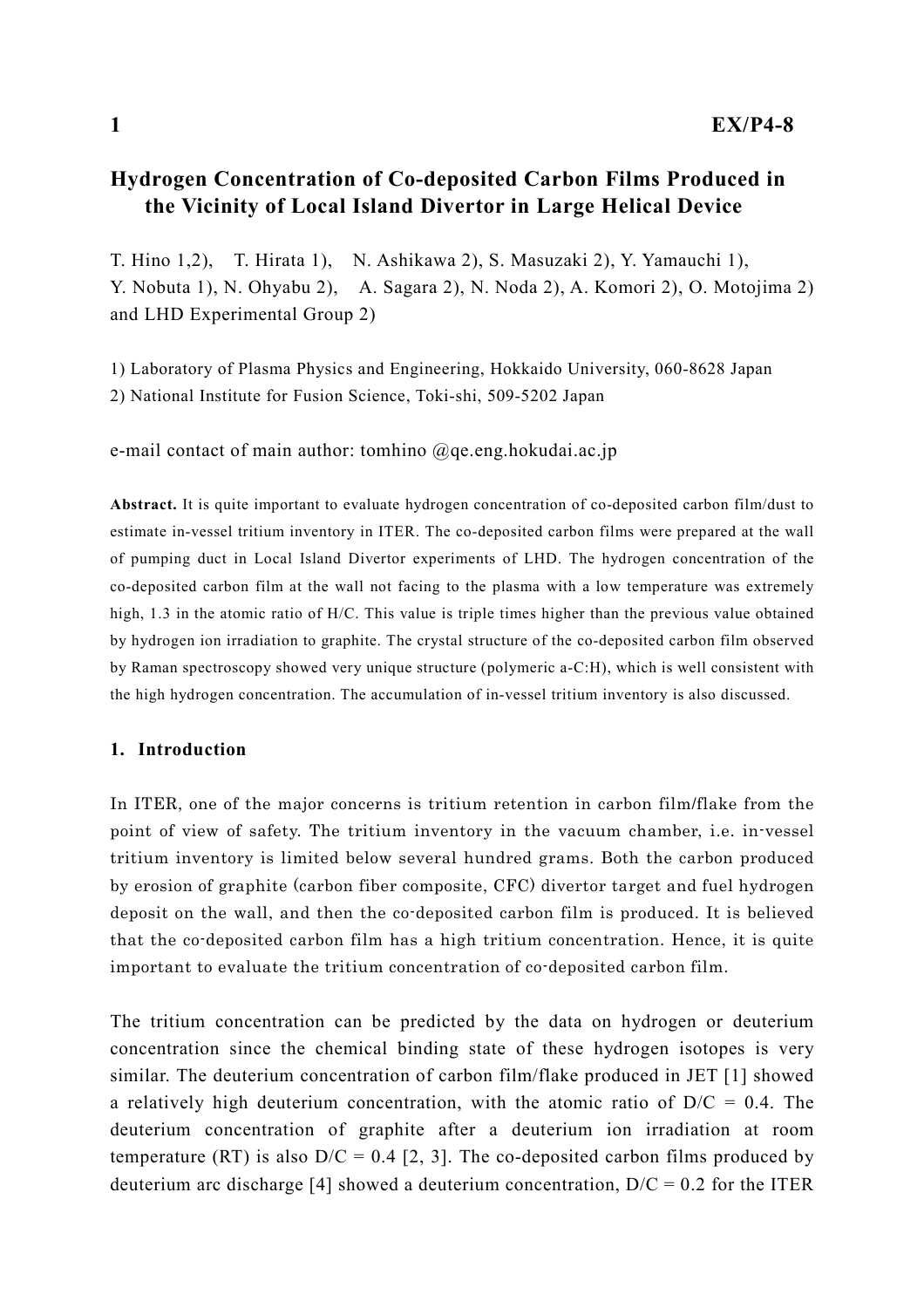wall condition. It is pointed out that the fuel hydrogen retention in co-deposited carbon film produced at shadow regions (walls not facing plasma) in fusion devices may become higher than the existing value,  $D/C = 0.4$ . However, such the data has not been sufficiently accumulated yet. In the present study, the co-deposited carbon film is produced at the shadow wall with a relatively low temperature in Local Island Divertor (LID) experiments of LHD. The hydrogen concentration of the co-deposited carbon film is investigated using thermal desorption spectroscopy. The surface properties and crystal structures are also investigated and the relation of the hydrogen concentration with the crystal structure is discussed.

#### 2. Experiments

In LHD, the LID experiments have been conducted since 2003, in addition to an intrinsic helical divertor experiment [2]. FIG. 1 shows the LID configuration. A divertor head that is covered by the neutralizer plates made of CFC is inserted into the m/n=1/1 magnetic island in a horizontally elongated cross-section where the width of the island is maximum (about 20cm). The pumping duct surrounds the divertor head, and it works as a baffle. Outer separatrix of the island connects the divertor head as the divertor legs, and the last closed flux surface is determined by the inner separatrix of the island. Plasma-surface interaction occurs only at the divertor head ideally, and thus the wet area ( $\leq 0.1 \text{m}^2$ ) is less than one tenth of that of helical divertor. The divertor head receives relatively high heat and particle fluxes compared with the helical divertor, and the eroded carbon co-deposits with hydrogen on the plasma facing components. Four sets of material probes made of Si were installed at the wall of pumping duct in the vicinity of the LID head from the experimental campaigns in 2005. The number of the hydrogen discharges with the LID configuration in the campaign was 300-700. The locations of the material probes are also shown in FIG. 1. One set of probes was placed inside the pumping duct (1U, 1L), and faced to the divertor head. The other set of probes has shallow line of sight to the divertor head (2U, 2L). These material probes were installed in the  $9<sup>th</sup>$  and  $10<sup>th</sup>$  experimental campaigns. After each the experimental campaign, the probes were extracted and their surface morphology, depth profiles of atomic composition, crystal structure and hydrogen retention were investigated using scanning electron microscope (SEM), Auger electron spectroscopy (AES), X-ray diffraction (XRD) and Raman spectroscopy (RS), and thermal desorption spectroscopy (TDS), respectively. The bulk density of carbon film was also estimated.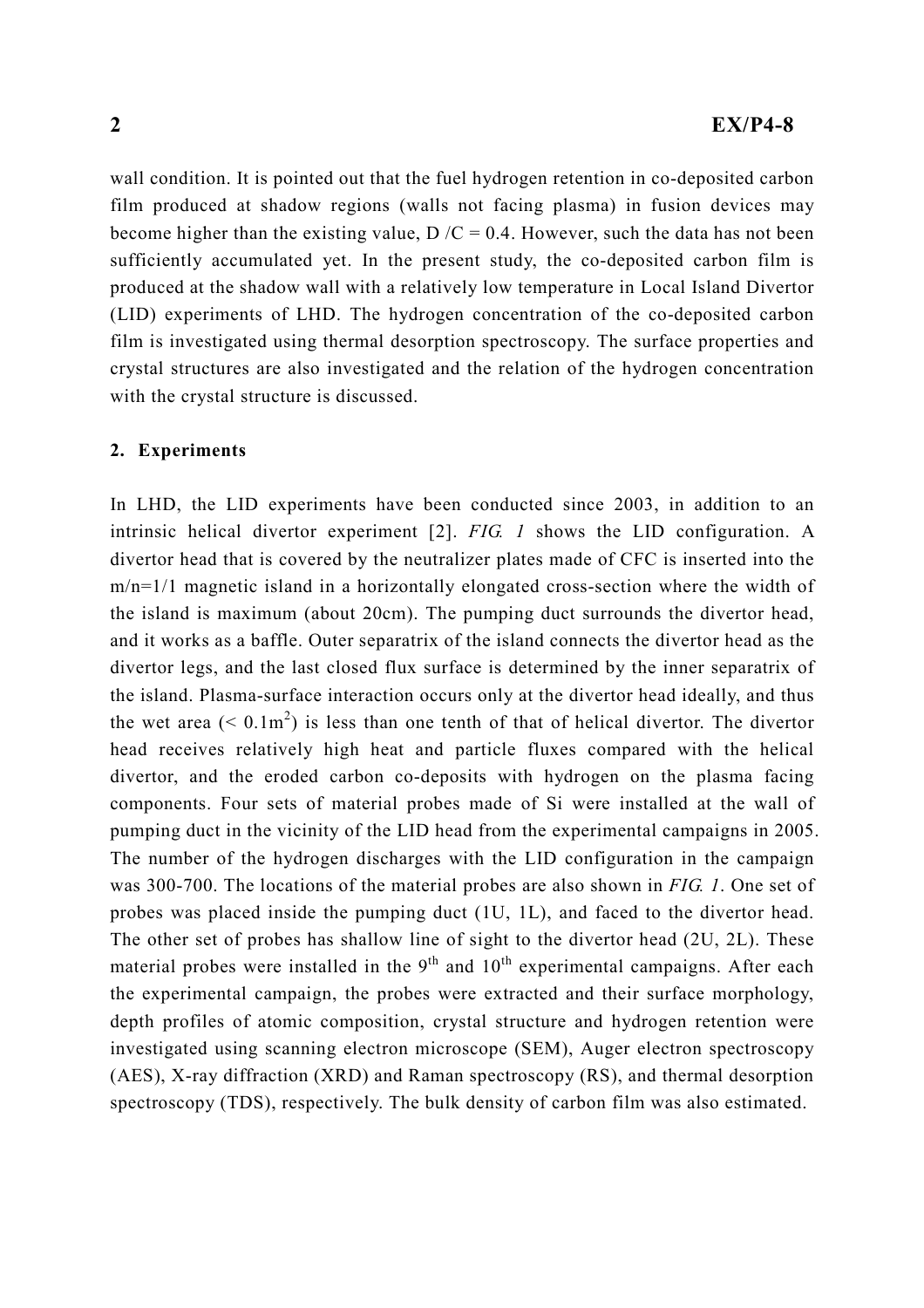

FIG.1 A schematic view of Local Island Divertor.

### 3. Results

The SEM photographs showed that the surface of 2U was very smooth, but sub-micron size protuberant structure was observed on the surface of 1U ( $FIG. 2(a)$ ). This difference in the surface morphology might have been caused by the deposition angle of carbon and hydrocarbon to the probe surface. If the incident angle of carbon to the probe surface is shallow, the carbon may deposit selectively on the protuberant parts. The smooth surfaces of 2U and 2L might have been caused by the deposition of hydrocarbons, and/or low energy carbon atoms and deposition of carbon reflected by the wall. FIG. 3 shows the depth profile of atomic composition obtained by Auger electron spectroscopy. The carbon concentration was 99 at% and the other content such as oxygen was below 1 at%. Very uniform carbon composition was observed in the every co-deposited carbon film.



FIG. 2 SEM images of the surface morphologies of the probes, (a) 1U and (b) 2U.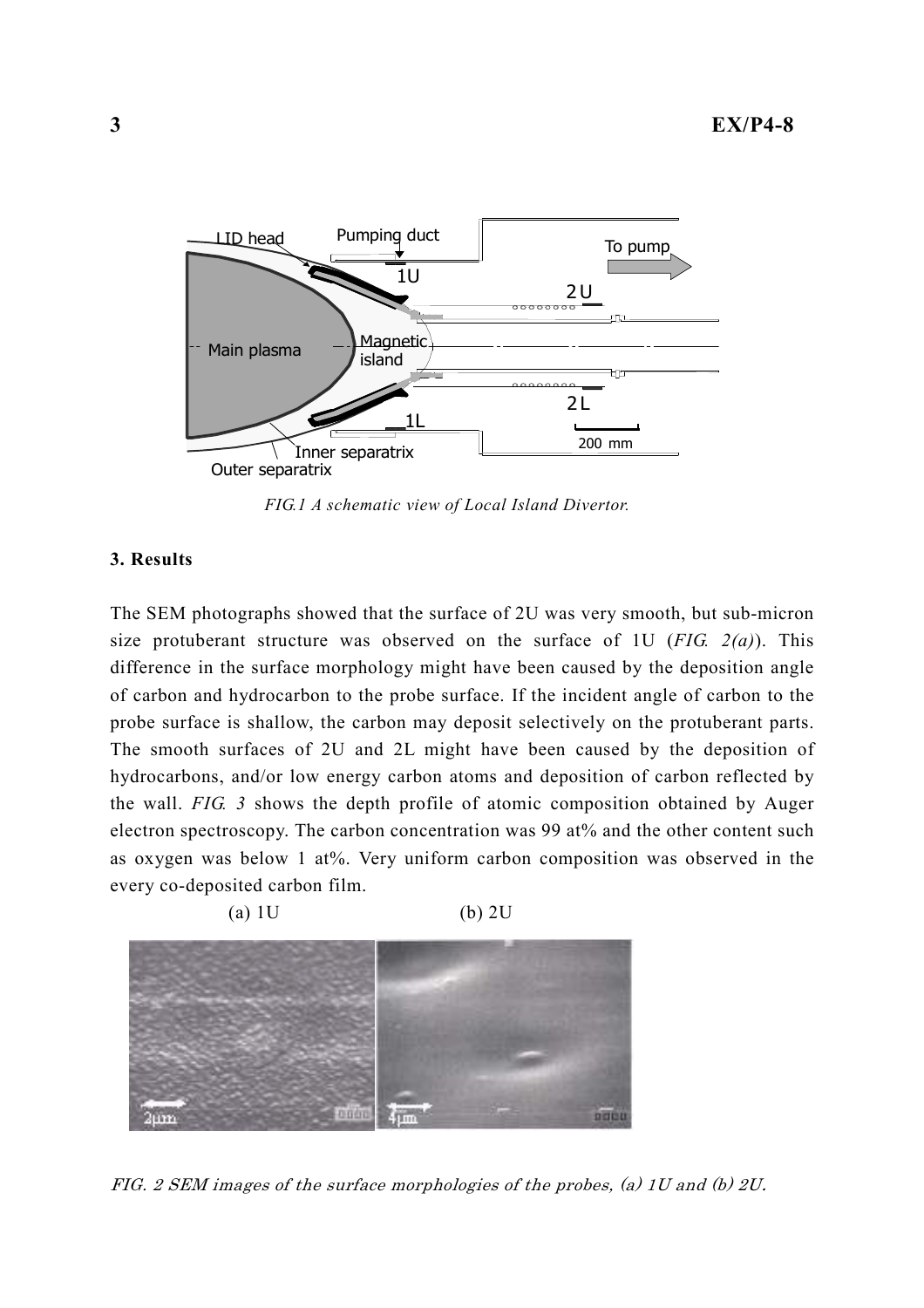

FIG. 3 The depth profile of atomic composition for carbon film produced at sample location, 1U.

In order to measure the amount of retained hydrogen in the co-deposited carbon film, the sample was placed in the vacuum chamber of thermal desorption spectroscopy device and heated up to 1273 K by infrared furnace. The emitted gas species such as  $H_2$ and CH4 during the heating was quantitatively measured using quadruple mass spectrometer (QMS). Most of the hydrogen retained in the co-deposited carbon film desorbed in form of  $H_2$ . Approximately 1% of the hydrogen retained in the co-deposited carbon film desorbed in form of CH<sub>4</sub>. FIG. 4 shows the H<sub>2</sub> desorption spectra for four samples. The spectra of samples 1U and 1L placed at the position close to the divertor head have a sharp peak at 1000 - 1100 K. This spectrum pattern is often observed in the case that graphite is irradiated by hydrogen or deuterium ions. However, the spectra of the samples 2L and 2U placed far from the divertor head showed a different spectrum pattern with a broad peak at around 950 K. In the later case, the desorption of hydrocarbon gas, CH4, was relatively dominant compared with the cases of samples 1U and 1L. This implies that the deposition of hydrocarbon gas such as CH4 contributes the formation of the co-deposited carbon film. The thickness of carbon films was measured by using a surface roughness meter, and it was in the range from 200 to 700 nm. In FIG. 5, the amount of retained hydrogen and the film thickness are shown for four samples. In the sample 2L or 2U, the amount of retained hydrogen per unit thickness is larger than that in the sample 1U or 1L, so that the hydrogen concentration of the sample 2U or 2L become higher.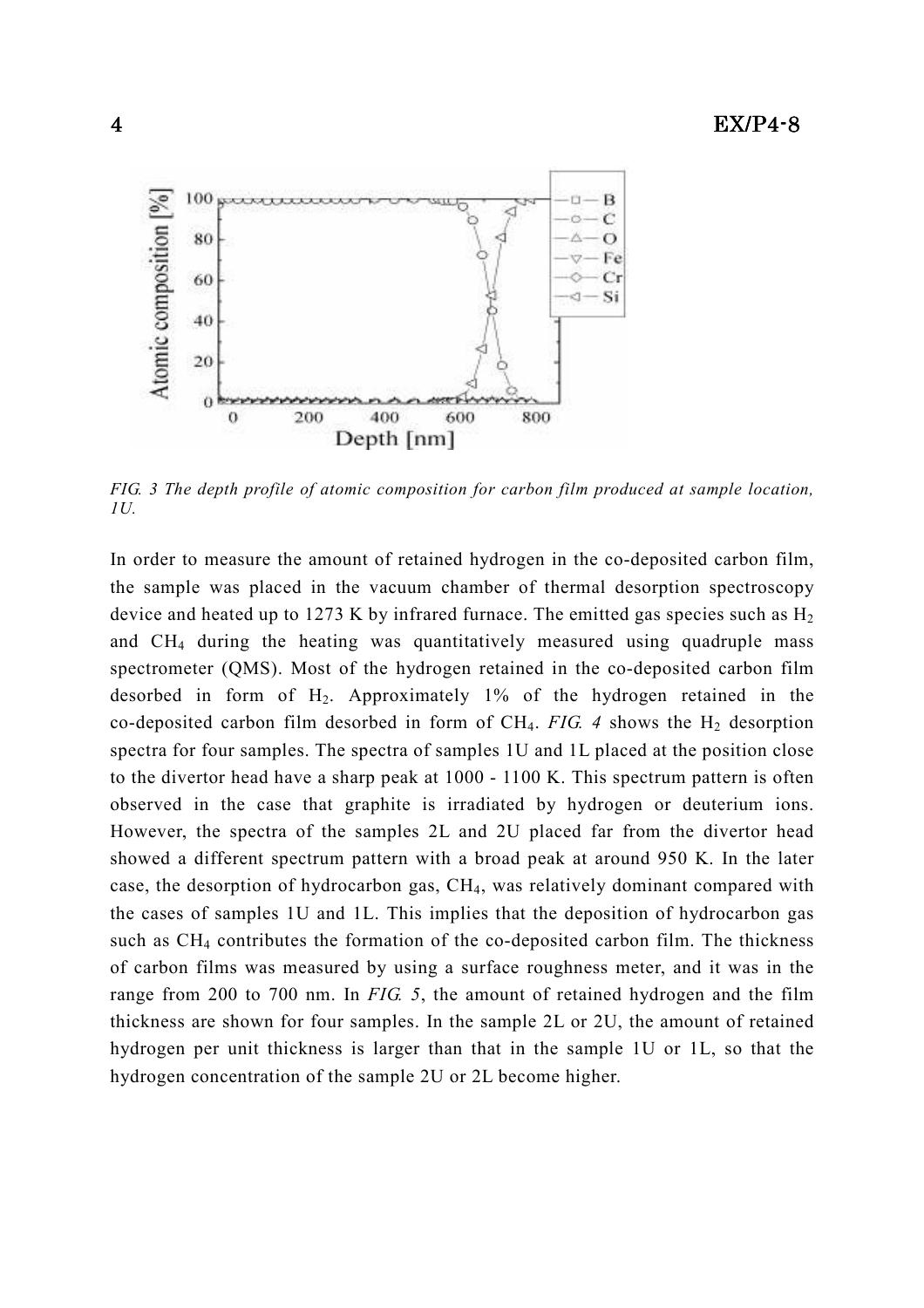

FIG.4 Thermal desorption spectra of hydrogen of the four probes.



FIG. 5 Amount of retained deuterium and thickness of co-deposited carbon films.

The crystal structure was investigated by using both X-ray diffraction and Raman spectroscopy. In the X-ray analysis, there were no dominant peaks in every sample, indicating no regular crystal surfaces which cause the diffraction. However, in the Raman spectroscopy the crystal structures of 1U, 1L, 2U and 2L showed very unique structure, polymeric structure (polymeric a-C:H). FIG. 6 shows the Raman spectra of the samples 1U and 2U. The typical structure of the carbon film produced in the fusion devices so far is an amorphous structure consisting of broad peaks of graphite and defective graphite bands. The similar amorphous structure is also observed in the graphite after irradiation of energetic ions and in the carbon film produced by plasma chemical vapor deposition. The present polymeric structure contains various sizes of poly-acetylene, olefin chain and aromatic clusters, so that the hydrogen concentration becomes high owing to many bonds of C-H. In the polymeric structure of 1U and 1L,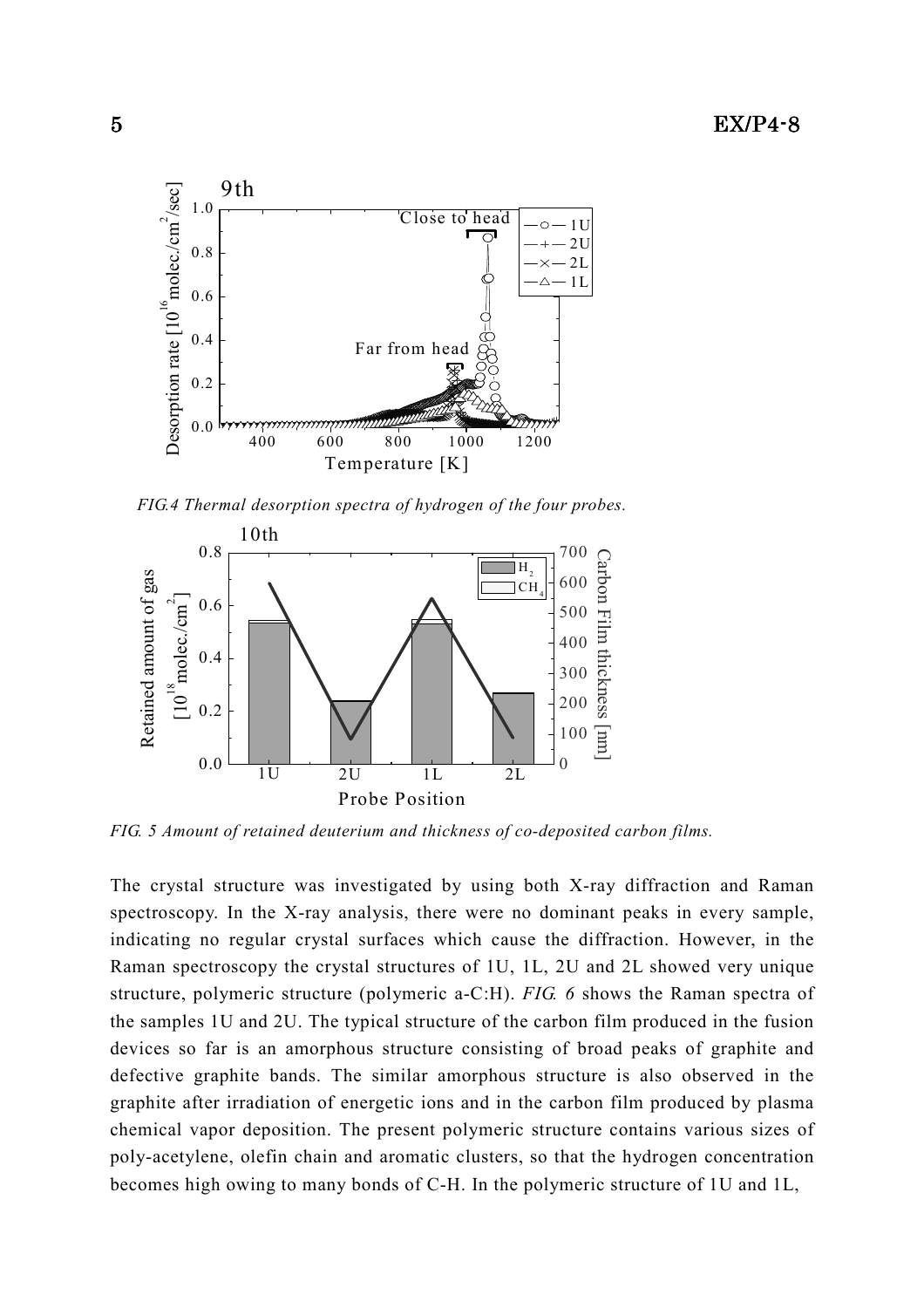the peak at graphite band is relatively high, which indicates that the sputtered carbon deposited on the film in addition to hydrocarbons such as  $CH<sub>4</sub>$ . In the samples of 2U and 2L, the major deposited species of carbon is regarded to be hydrocarbon. Thus, the hydrogen concentration of 2U and 2L becomes higher than that of 1U and 1L. The hydrogen concentration in the samples produced at the shadow region was high as shown in FIG. 5, which is consistent with the crystal structure.



FIG. 6 Raman spectra of co-deposited carbon films (1U: bottom, 2U: upper).

In order to determine the hydrogen concentration in the atomic ratio of H/C, the mass or bulk density of the co-deposited carbon film has to be known. The weight gain due to the film deposition could not measured by using a mass balance since the relative weight gain was too small compared with the total sample weight. In order to evaluate the mass density, the co-deposited carbon film was prepared by using magnetron sputtering device with a carbon target and  $Ar+H<sub>2</sub>$  mixture plasma. Argon sputter-etching rate in unit of nm/min was obtained for the film with the known mass density (0.98  $g/cm<sup>3</sup>$ ). Argon sputter-etching was conducted for the co-deposited films produced in LHD. Since the sputter-etching rate is inversely proportional to the mass density, the mass density of the co-deposited carbon films produced in LHD can be obtained. The mass density of the co-deposited carbon films was in the range from 0.90 to 0.93  $g/cm<sup>3</sup>$ . The mass density of 2U and 2L was slightly lower than that of 1U and 1L.

Based upon the data of the amount of retained hydrogen, the film thickness and the mass density, the hydrogen concentration in the atomic ratio of H/C was obtained.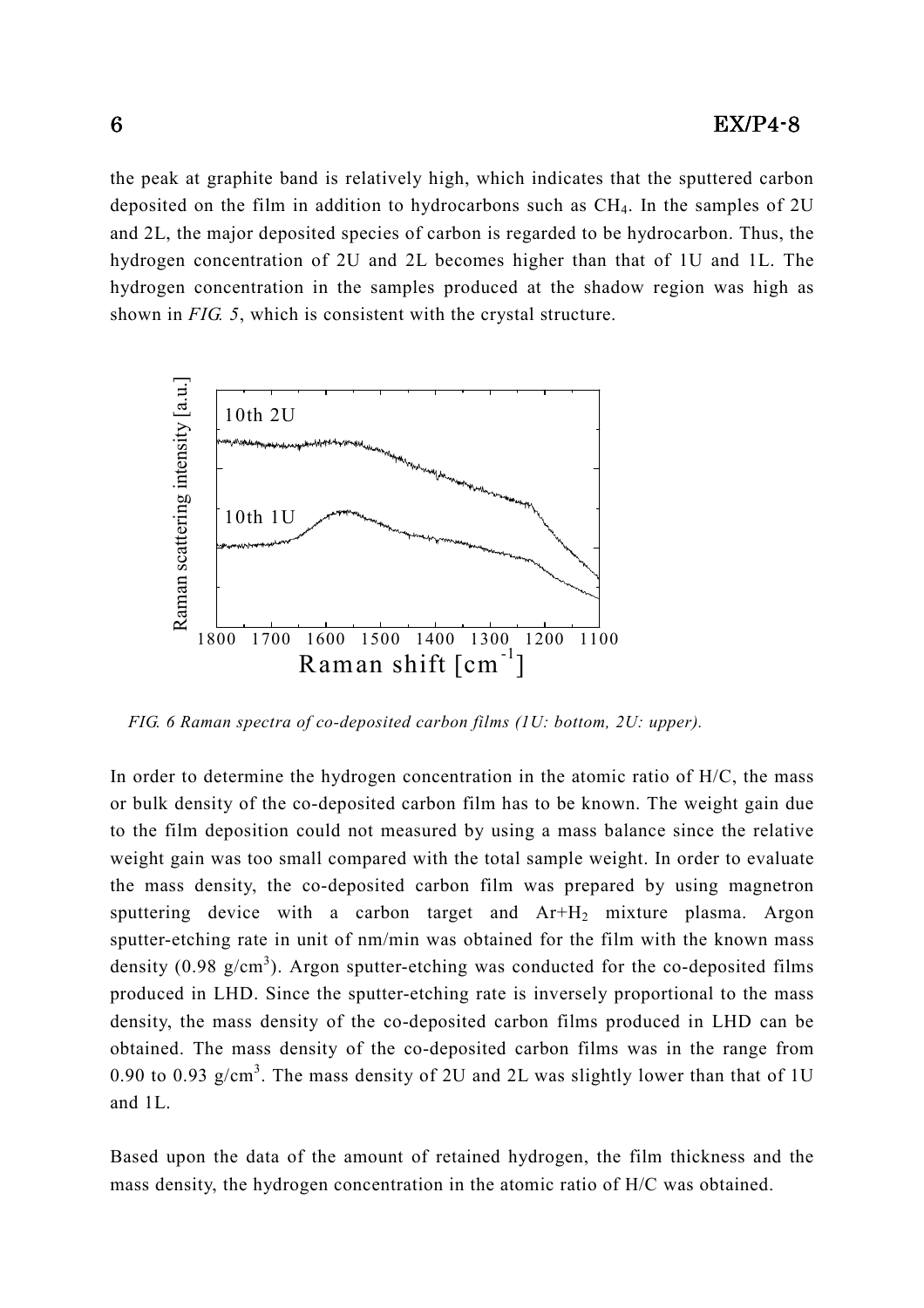The hydrogen concentrations of the co-deposited carbon films at 1U and 1L became  $H/C = 0.55$  and at 2L and 2U  $H/C = 1.25$ . During the LID discharge, the sample temperature was monitored using a thermocouple. The temperature at 2U and 2L was 300 K, and the temperature at 1U and 1L was 600 K. FIG. 7 shows the hydrogen concentration of the co-deposited carbon films against the wall temperature. The hydrogen concentration of the co-deposited carbon film produced at the shadow region with a low temperature, 300 K, had an extremely high. This value is twice of the hydrogen concentration in the co-deposited carbon film produced at the wall with a temperature of 600 K. The hydrogen concentration becomes  $H/C \sim 0$  at 800 K if the data is extrapolated to the higher temperature range.

The deuterium concentration in graphite after deuterium ion irradiation has been well investigated so far by numerous authors. In this case, the deuterium concentrations in graphite at 300 K and 600 K are  $D/C = 0.4$  and 0.2, respectively [2, 3]. FIG. 7 also shows the deuterium concentration in graphite after deuterium ion irradiation. The hydrogen concentrations of the present co-deposited carbon films are approximately triple of the graphite case. Thus, it is clearly shown that the hydrogen concentration of the co-deposited carbon film with polymeric structure produced at the wall not facing to plasma is extremely higher than that after the deuterium or hydrogen ion irradiation for graphite.



FIG. 7 Hydrogen concentration of the present co-deposited carbon films and deuterium concentration in graphite after deuterium ion irradiation  $[2, 3]$  vs wall or substrate temperature.